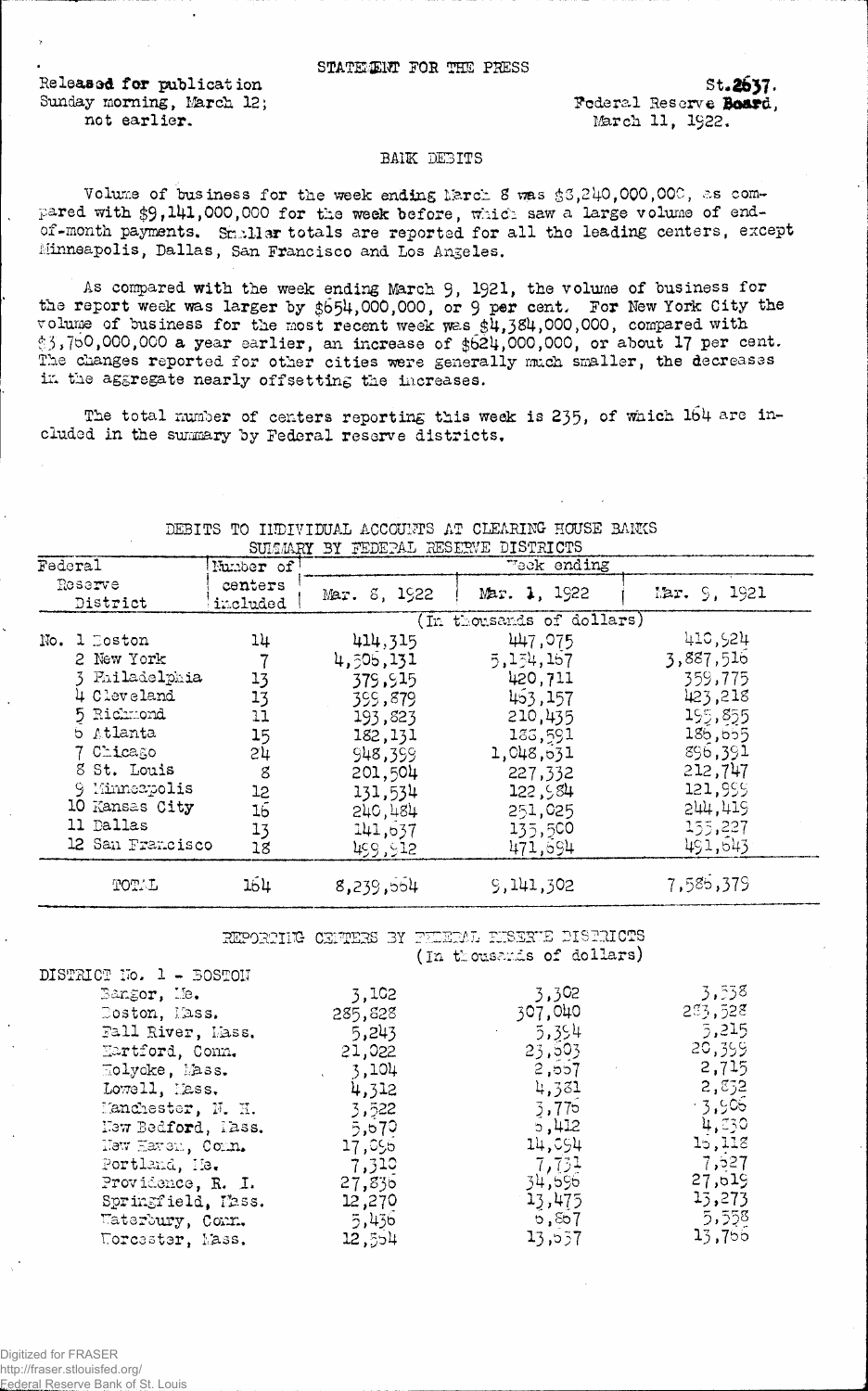| DEBITS TO INDIVIDUAL ACCOUNTS AT CLEARING HOUSE BANKS |                     | Week ending               | 5t.2637a.      |
|-------------------------------------------------------|---------------------|---------------------------|----------------|
|                                                       |                     |                           |                |
|                                                       | Mar. 5, 1922        | Mar. 1, 1922              | Mar. 9, 1921   |
| DISTRICT No. 2 - NEW YORK                             |                     | (In thousands of dollars) |                |
| Albany, N.Y.                                          | 20,555              | 42,151                    | 29,772         |
| Binghamton, N.Y.                                      | 3,762               | 4,346                     | 3,844          |
| Buffalo, N.Y.                                         | 52,181              | 60,705                    | 50,956         |
| Elmira, N.Y.                                          | 2,688               | 3,356                     |                |
| Jamestown, N. Y.                                      | 3,143               | 3,291                     |                |
| Montelair, N. J.                                      | 2,299               | 1,986                     |                |
| New York, N.Y.                                        | 4,383,912           | 4,997,750                 | 3,759,943      |
| No. New Jersey Clearing                               |                     |                           |                |
| House Association<br>Passaic, N. J.                   | 50,175              | 49,863<br>5,413           | 4,046          |
| Rochester, N.Y.                                       | 4,805<br>28,003     | 30,353                    | 26,500         |
| Stamford, Conn.                                       | 2,928               | 2,274                     |                |
| Syracuse, N.Y.                                        | 12,853              | 13,449                    | 12,445         |
| DISTRICT No. 3 - PHILADELPHIA                         |                     |                           |                |
| Allentown, Pa.                                        | 5,103               | 5,966                     |                |
| Altoona, Pa.                                          | 2,545               | 2,989                     | 2,840          |
| Camden, N. J.                                         | 3,747               | 9,392                     |                |
| Chester, Pa.                                          | 3,551               | 5,235                     | 4,424          |
| Harrisburg, Pa.                                       | 6,662               | 6,647                     | 6,103          |
| Hazleton, Pa.                                         | 2,044               | 2,535                     | 4,985          |
| Johnstown, Pa.<br>Lancaster, Pa.                      | 4,279<br>5,157      | 4,766<br>5,274            | 4,824          |
| Labanon, Pa.                                          | 1,060               | 1,182                     |                |
| Morristown, Pa.                                       | 638                 | 638                       |                |
| Philadelphia, Pa.                                     | 506,370             | 331,495                   | 281,081        |
| Reading, Pa.                                          | 6,560               | 7,037                     | 6,281          |
| Scranton, Pa.                                         | 13,459              | 16, 613                   | 15, 113        |
| Trenton, N. J.                                        | 10,439              | 15,153                    | 10,500         |
| Wilkes-Barre, Pa.                                     | 6,832               | 8,353                     | 8,294          |
| Williamsport, Pa.                                     | 3,809               | 4,064                     | 4,191          |
| Wilmingtom, Del.<br>York, Pa.                         | 5,137<br>4,055      | 9,101<br>3,984            | 7,476<br>3,663 |
|                                                       |                     |                           |                |
| DISTRICT No. 4 - CLEVELAND                            |                     |                           |                |
| Akron, Ohio<br>Butler, Pa.                            | 10, 557<br>1,756    | 11,295<br>1,959           | 12,487         |
| Canton, Ohio                                          | 6,995               | 6,926                     |                |
| Cincinnati, Ohio                                      | 59,235              | 65,998                    | 58,675         |
| Cleveland, Ohio                                       | 105,382             | 11g,550                   | 113,168        |
| Columbus, Ohio                                        | 25, b17             | 26,337                    | 26,485         |
| Connellsville, Pa.                                    | 953                 | 1,037                     |                |
| Dayton, Ohio                                          | 15,353              | 11,583                    | 13,427         |
| Erie, Pa.                                             | b,299               | 5,874                     | 6,120          |
| Greensburg, Pa.                                       | 3,177<br><b>502</b> | 4,198<br>543              | 3,930          |
| Homastead, Pa.<br>Lexington, Ky.                      | 3,013               | 9,944                     | 6,201          |
| Lima, Chio                                            | 3,490               | 3,509                     |                |
| Lorain, Ohio                                          | 87 <sub>b</sub>     | 886                       |                |
| New Brighton, Pa.                                     | 1,657               | 2,018                     |                |
| Oil City, Pa.                                         | 2,484               | 2,469                     | 2,486          |
| Pittsburgh, Pa.                                       | 142, 194            | 183,350                   | 157,577        |
| Springfield, Ohio                                     | 5,213               | 4,518                     | 4,844          |
| Toledo, Ohio                                          | 28,607              | 30,855                    |                |
| Warren, Ohio                                          | 2,072               | 3,028<br>8,109            |                |
| Wheeling, W. Va.<br>Youngstown, Oiio                  | 7,453<br>8,802      | 10,832                    | 7,908<br>9,510 |
| Zanesville, Ohio                                      | 2.165               | 1,967                     |                |

 $\overline{\phantom{a}}$ 

 $\ddot{\phantom{0}}$ 

 $\ddot{\phantom{a}}$ 

 $\ddot{\cdot}$ 

 $\ddot{\phantom{0}}$ 

 $\bar{\phantom{a}}$ 

 $\hat{\beta}$ 

 $\ddot{\phantom{0}}$ 

 $\hat{\boldsymbol{\beta}}$ 

 $\ddot{\phantom{0}}$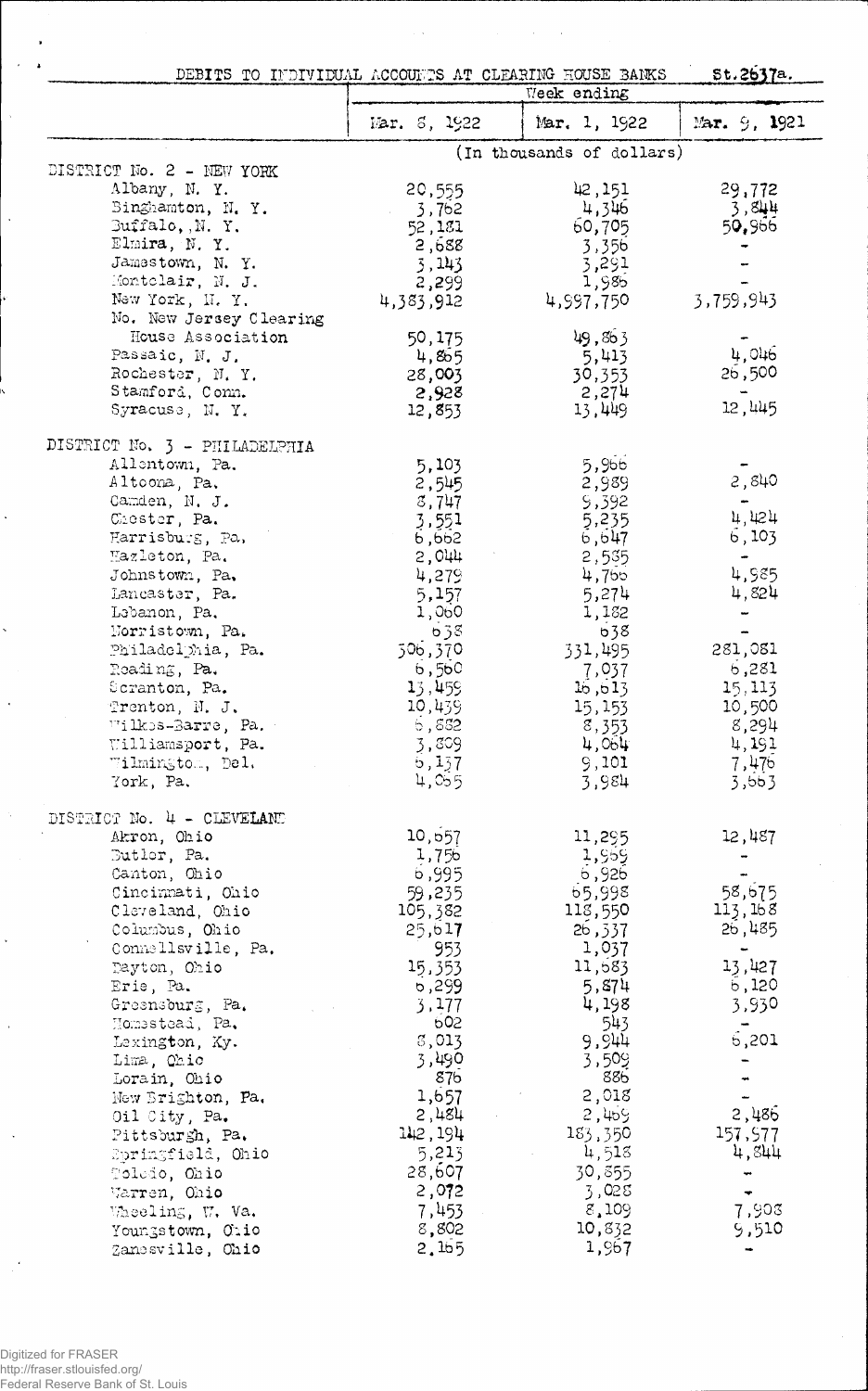|  |  |  | DEBITS TO INDIVIDUAL ACCOUNTS AT CLEARING HOUSE BANKS |  |  |  |  |  |
|--|--|--|-------------------------------------------------------|--|--|--|--|--|
|--|--|--|-------------------------------------------------------|--|--|--|--|--|

 $\ddot{\phantom{0}}$ 

 $\ddot{\phantom{1}}$ 

 $\ddot{\phantom{0}}$ 

<u>st.26370.</u>

|                                        |                | Week ending               |              |
|----------------------------------------|----------------|---------------------------|--------------|
|                                        | Mar. $5, 1922$ | Mar. 1, 1922              | Mar. 9, 1921 |
| DISTRICT No. 5 - RICHMOND              |                | (In thousands of dollars) |              |
| Baltimore, Md.                         |                |                           |              |
| Charleston, S. C.                      | 80,950         | 93,055                    | 88,959       |
|                                        | 6,009          | 5,500                     | 4,906        |
| Charleston, W. Va.                     | 6,456          | 7,468                     | $\bullet$    |
| Charlotte, N. C.                       | 538            | 6,737                     | 5,550        |
| Columbia, S. C.                        | 5,757          | 5,574                     | 4,511        |
| Cumberland, Md.                        | 1,680          | 1,345                     |              |
| Danville, Va.                          | 1,820          | 2,204                     |              |
| Greensboro, N. C.                      | 3,309          | 3,310                     |              |
| Greenwille, S. C.                      | 3,820          | 3,559                     | 3,014        |
| Hagerstown, Md.                        | 1,955          | 1,730                     |              |
| Huntington, W. Va.                     | 4,437          | 4,461                     | 5,394        |
| Lynchburg, Va.                         | 4,423          | 4,059                     |              |
| Newport News, Va.                      | 1,436          | 1,651                     |              |
| Worfolk, Va.                           | 13,886         | 14,170                    | 14,554       |
| Raleigh, N. C.                         | 3,500          | 4,100                     | -4,600       |
| Richmond, Va.                          | 25,555         | 29,518                    | 25,312       |
| Roanoke, Va.                           | 4,348          | 4,858                     |              |
| Spartanburg, S. C.                     | 1,992          | 1,885                     |              |
| Washington, D. C.<br>Wilmington, N. C. | 38,229         | 39,175                    | 33,255       |
| Winston-Salem, M. C.                   | 5, 112         | 4,475                     | 5,300        |
|                                        | 4,697          | 5,372                     |              |
| DISTRICT No. 6 - ATLANTA               |                |                           |              |
| Albany, Ga.                            | 917            | 775                       |              |
| Atlanta, Ga.                           | 25,333         | 2b,007                    | 23,678       |
| Augusta, Ga.                           | 5,382          | 6,083                     | 5,113        |
| Eirmingham, Ala.                       | 13,501         | 17,156                    | 15,436       |
| Srunswick, Ga,                         | 541            | 512                       |              |
| Chattanooga, Tenn.                     | 7,121          | 7,127                     | 11,107       |
| Columbus, Ga.                          | 2,349          | 2,249                     |              |
| Cordele, Ga.                           | -257           | 230                       |              |
| Dothan, Ala.                           | 475            | 477                       |              |
| Elberton, Ga.                          | 350            | 302                       |              |
| Jackson, Miss.                         | 2,155          | 2,524                     |              |
| Jacksonville, Fla.                     | 11,233         | 10,724                    | 12,314       |
| Knorville, Tenn.                       | 5,516          | 6,104                     | 5,350        |
| Tacen, Ga,                             | 3,288          | 3.513                     | 3,774        |
| Meridian, Miss.                        | 1,941          | 2,042                     |              |
| Mobile, Ala.                           | 6, 573         | 5,957                     | 6,410        |
| Montgomery, Ala.                       | 3,832          | 3,311                     | 3,315        |
| Nashville, Tenn.                       | 16,158         | 15,379                    | 21,342       |
| Newman, Ga.                            | 301            | 338                       |              |
| New Orleans, La.                       | 60,988         | 67,606                    | 58,780       |
| Pensacola, Fla,                        | 1,444          | 1,358                     | 2,251        |
| Savannah, Ga.                          | 9,079          | 10,053                    | 9,730        |
| Tampa, Fla.                            | 5,932          | 6,633                     | 6,182        |
| Valiosta, Ga.                          | 1,013          | 55 <sup>11</sup>          | ÷            |
| Vicksburg, Miss.                       | 1,291          | 1,575                     | 1,383        |

Digitized for FRASER<br>http://fraser.stlouisfed.org/<br>Federal Reserve Bank of St. Louis

 $\ddot{i}$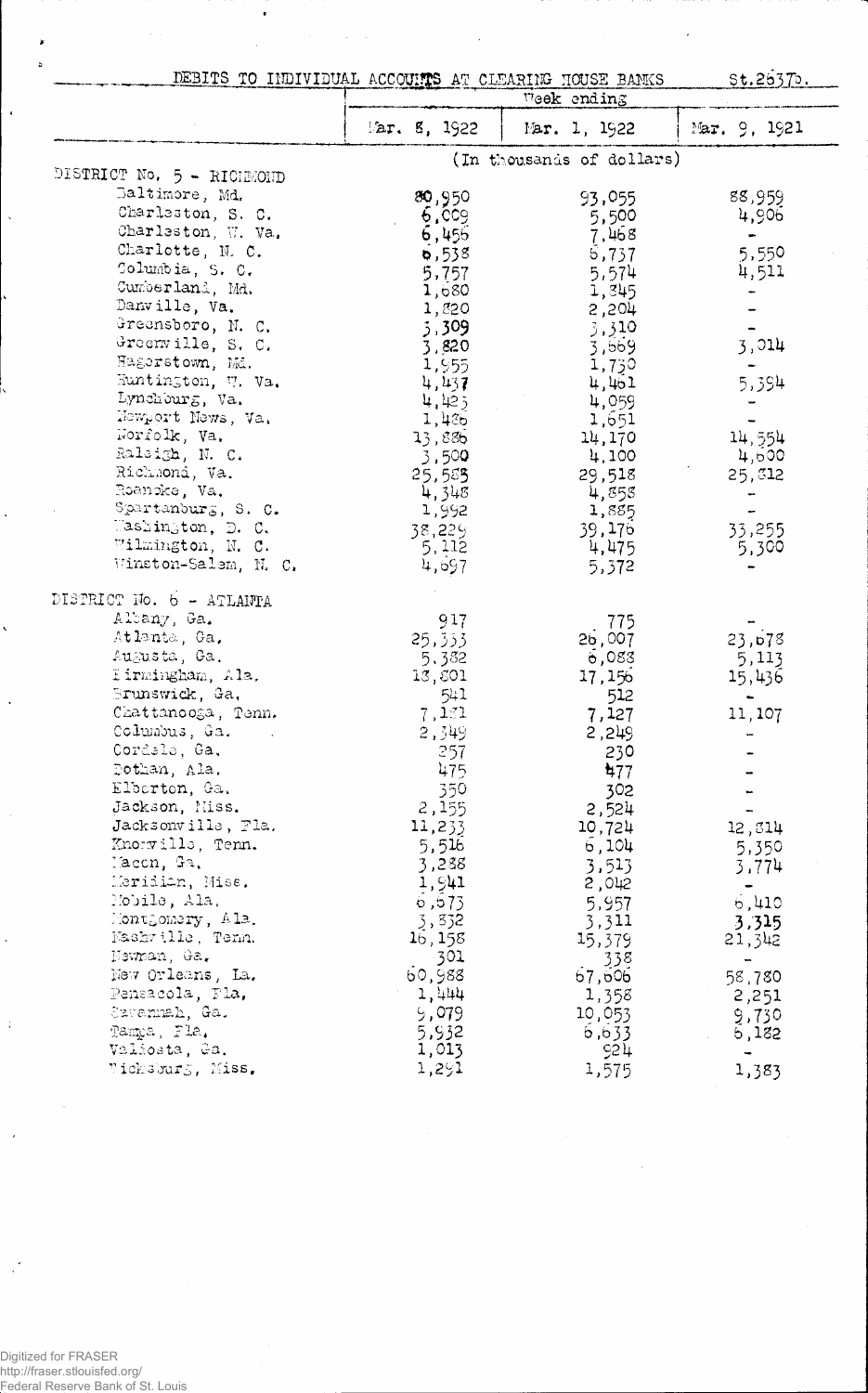|                                           |                   | DEBITS TO INCIVIDUAL ACCOUNTS AT CLEARING HOUSE BARKS | St.2537c.        |
|-------------------------------------------|-------------------|-------------------------------------------------------|------------------|
|                                           |                   | Week ending                                           |                  |
|                                           | Mar, 8,           | Mar. 1, 1922<br>1922                                  | Mar. 9, 1921     |
|                                           |                   | (In thousands of dollars)                             |                  |
| DISTRICT No. 7 - CHICAGO<br>Adrian, Mich. |                   |                                                       |                  |
| Aurora, Ill.                              | 709               | 759                                                   |                  |
| Bay City, Mich.                           | 3,065             | 3,026<br>2,767                                        | 2,315            |
| Bloomington, Ill.                         | $2,235$<br>4,183  | 3,018                                                 | 3,193            |
| Cedar Rapids, Iowa                        | 8,730             | 8,554                                                 | 15,523           |
| Chicago, Ill.                             | 533,101           | 709,703                                               | 566,583          |
| Danville, Ill.                            | 2,500             | 3,100                                                 |                  |
| Davenport, Iowa                           | 8,261             | 10,662                                                | 3,737            |
| Decatur, Ill.                             | 3,615             | 3,406                                                 | 3,359            |
| Des Moines, Iowa                          | 22,320            | 15,801                                                | 27,043           |
| Detroit, Mich.                            | 91,365            | 115,737                                               | .94,365          |
| Dubuque, Iowa                             | 3,501             | 3,852                                                 | 3,463            |
| Flint, Mich.                              | 4,400 -           | 4,961                                                 | 3,728            |
| Fort Wayne, Ind.                          | 7,414             | 8,727                                                 | 7,953            |
| Gary, Ind.                                | 2,311             | 2,438                                                 |                  |
| Grand Rapids, Mich.                       | 12,970            | 14,052                                                | 17,276           |
| Indianapolis, Ind.<br>Jackson, Mich.      | 29,291            | 35,184                                                | 31,731           |
| Kalamazoo, Mich.                          | 3,418             | 3,698                                                 | 3,056<br>3,918   |
| Lansing, Mich.                            | 3,030<br>4,738    | 4,456<br>5,145                                        | 4,995            |
| Mason City, Iowa                          | 2,765             | 2,040                                                 |                  |
| Milwaukse, Wis.                           | 54,518            | 51,898                                                | 51,675           |
| Moline, Ill.                              | 1,676             | 1,936                                                 | 2,056            |
| Muscatine, Iowa                           | 2,073             | 1,250                                                 |                  |
| Oshkosh, Wis,                             | 2,300             | 1,300                                                 |                  |
| Peoria, Ill,                              | 9,249             | 8,422                                                 | 9,399            |
| Rockford, Ill.                            | 4,626             | 3,938                                                 | 5,303            |
| Sioux City, Iowa                          | 19,240            | 13,403                                                | 15,055           |
| South Bend, Ind.                          | 5,810             | 6,084                                                 | 5,066            |
| Springfield, Ill.                         | 6,335             | 6,667                                                 | 6,469            |
| Waterloo, Iowa                            | 4,073             | 3,232                                                 | 5,602            |
| DISTRICT No. 3 - ST. LOUIS                |                   |                                                       |                  |
| East 8t. Louis and                        |                   |                                                       |                  |
| Mat'l. Stock Yards, Ill.                  | 7,984             | 9,705                                                 | 9,005            |
| Evansville, Ind.                          | 7.419             | 6,855                                                 | 3,584            |
| Greenville, Miss.                         | ි $97$            | 1,048                                                 |                  |
| Helena, Ark.                              | 554               | 528                                                   |                  |
| Little Rock, Ark.                         | 9,557             | 9,244                                                 | 9,151            |
| Louisville, Ky.<br>Momphis, Tenn.         | 29,428<br>23,923  | 34,485<br>23,683                                      | 29,570<br>22,952 |
| Owensboro, Ky.                            | 1,541             | - 737                                                 |                  |
| Quincy, Ill.                              | 2,491             | 2,137                                                 | 3,231            |
| St. Louis, Mo.                            | 117,306           | 138,242                                               | 132,056          |
| Springfield, Mo.                          | 3,091             | 2,981                                                 | 2,388            |
| DISTRICT No. 9 - MINNEAPOLIS              |                   |                                                       |                  |
| Aberdeen, S. D.                           | 1,109             | 1,014                                                 | 1,275            |
| Dillings, Mont.                           | 1,552             | 1,432                                                 | 1,841            |
| Diddinson, N. D.                          | 443               | 183                                                   | ÷.               |
| Duluth, Minn.                             | 12,155            | 10,266                                                | 12,942           |
| Farjo, N. D.                              | 2,423             | 1,910                                                 | 2,577            |
| Grand Forks, N. D.                        | 1,384             | 1,214                                                 | 1,180            |
| Great Falls, Mont.                        | 1,364             | 1,493                                                 | 1,674            |
| Helena, Mont.                             | 2,307             | 2,251                                                 | 3,022            |
| Jamestown, N. D.                          | 434               | 311                                                   |                  |
| Lewistown, Mont.                          | 943               | 664                                                   |                  |
| Minneapolis, Minn.                        | 72,985            | 65,761                                                | 53,000           |
| Minot, N. D.                              | 900               | 327                                                   |                  |
| Redwing, Minn.                            | 483               | 468                                                   |                  |
| St. Paul, Minn.                           | $(*29,777)35,165$ | $(*31,880)36,136$                                     | 26,242           |
| Sioux Falls, S. D.                        | 3,313             | 3,335                                                 | 5,000            |
| Superior, Wis.                            | 1,674             | 1,540                                                 | 2,213            |
| Winona, Minn.                             | 987               | 788                                                   | 1,032            |

 $\hat{u}^{\dagger}_{\mu}$  , where  $\hat{u}^{\dagger}_{\mu}$  is  $\hat{u}^{\dagger}_{\mu}$ 

 $\langle \ldots \rangle_{\rm{max}}$ 

 $\bar{\lambda}$ 

 $\bullet$   $\bullet$ 

 $\bullet$ 

 $\lambda_{\rm{eff}}$  ,  $\alpha$ 

\*Debits of banks which submitted reports in 1921.

 $\cdot$ 

Digitized for FRASER<br>http://fraser.stlouisfed.org/<br>Federal Reserve Bank of St. Louis

 $\mathbb{R}^2$ 

 $\pmb{\lambda}$ 

i,

 $\bar{\lambda}$ 

ò.

٠,

 $\ddot{\phantom{0}}$ 

ů,

 $\ddot{\phantom{0}}$ 

 $\ddot{\phantom{1}}$ 

 $\chi$